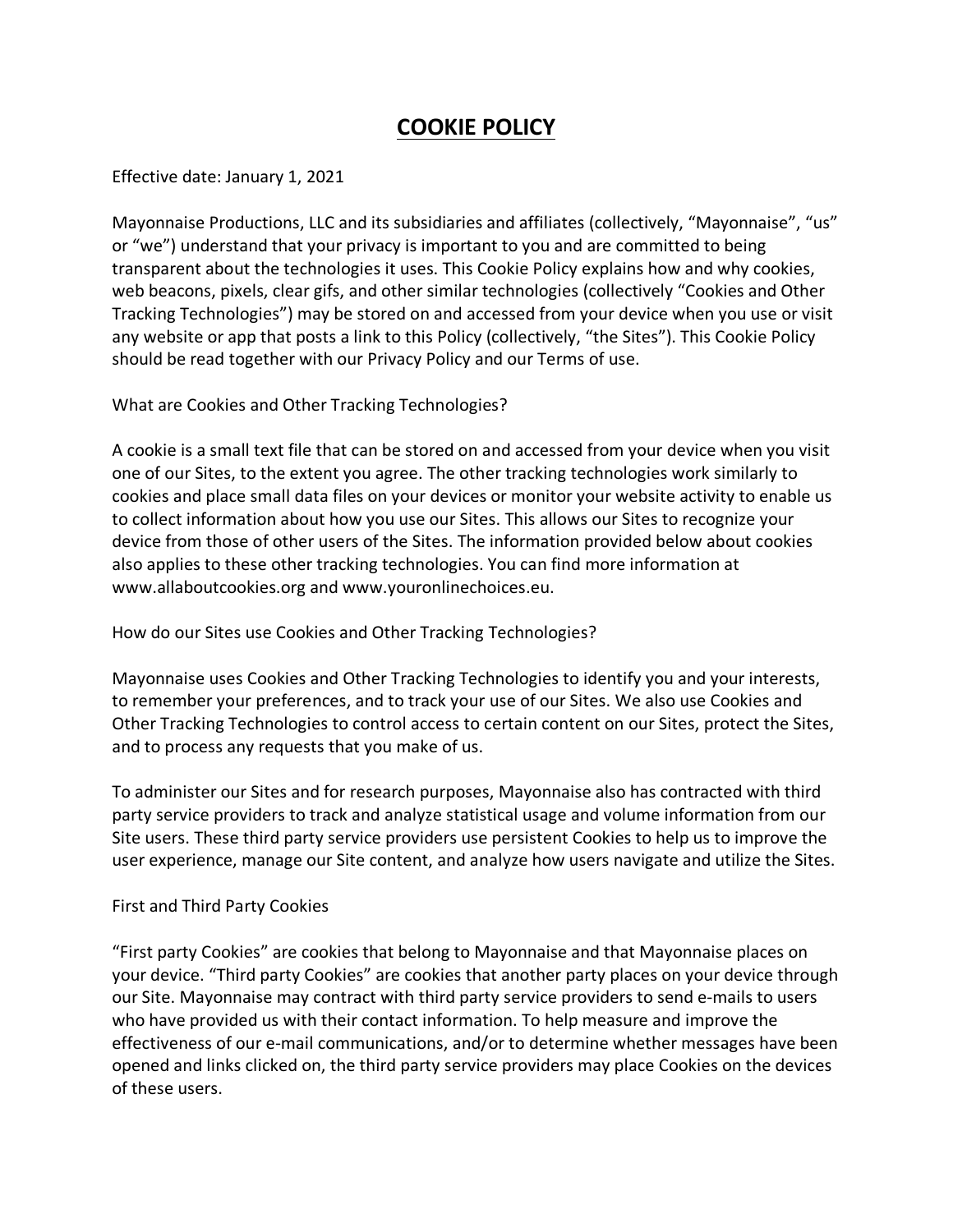For more information on how these companies collect and use information on our behalf, please refer to their privacy policies as indicated below.

Depending on the Site, we use the following types of cookies:

Persistent Cookies. We use persistent Cookies to improve your experience of using the Sites. This includes recording your acceptance of our Cookie Policy to remove the cookie message which first appears when you use the Sites.

Session Cookies. Session Cookies are temporary and deleted from your machine when your web browser closes. We use session Cookies to help us track internet usage as described above.

You may refuse to accept browser Cookies by activating the appropriate setting on your browser. However, if you select this setting you may be unable to access certain parts of the Sites. Unless you have adjusted your browser setting so that it will refuse Cookies, our system will issue Cookies when you direct your browser to our Sites.

The data collected by the Sites and/or through Cookies that may be placed on your computer will not be kept for longer than is necessary to fulfill the purposes mentioned above. In any event, such information will not be kept for longer than one year.

Our Cookies are used for the following purposes:

### Cookie Type Purpose

Strictly Necessary/ Technical These Cookies are necessary to allow us to operate our Sites so you may access them as you have requested. These Cookies, for example, let us recognize that you have created an account and have logged into that account to access Site content. They also include Cookies that enable us to remember your previous actions within the same browsing session and secure our Sites.

Analytical/ Performance These Cookies are used by us or third party service providers to analyze how the Sites are used and how they are performing. For example, these Cookies track what pages are most frequently visited, and from what locations our visitors come from. If you subscribe to a newsletter or otherwise register with the Sites, these Cookies may be correlated to you. These Cookies include, for example, Google Analytics cookies.

Functionality These Cookies let us operate the Sites in accordance with the choices you make. These Cookies permit us to "remember" you in-between visits. For instance, we will recognize your user name and remember how you customized the Sites and services, for example by adjusting text size, fonts, languages and other parts of web pages that are alterable, and provide you with the same customizations during future visits.

Third Party Advertising These Cookies collect information about your activities on these and other sites to provide you targeted advertising. We may also allow our third party service providers to use Cookies on the Sites for the same purposes identified above, including collecting information about your online activities over time and across different websites. The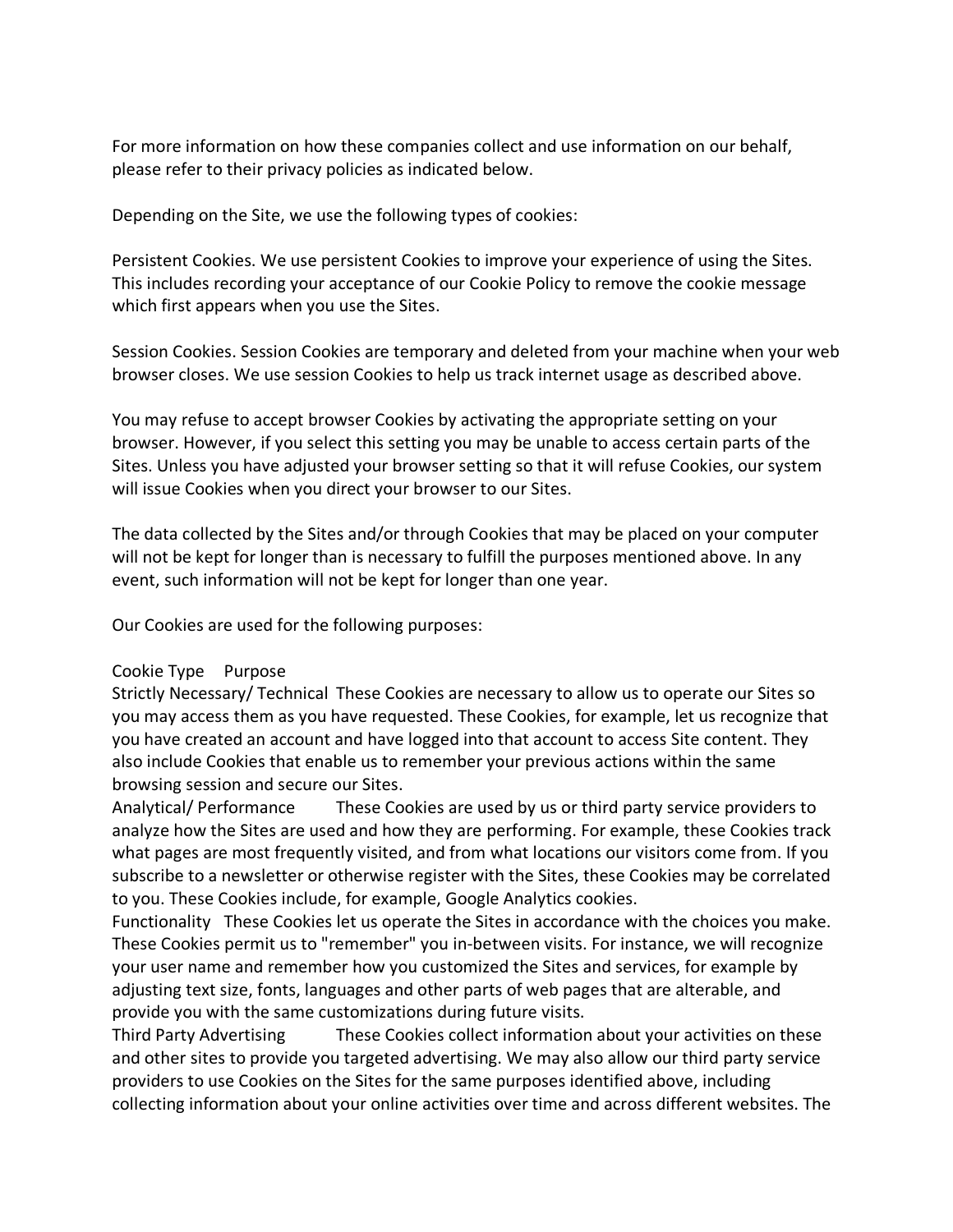third party service providers that generate these Cookies, such as Adobe, Google, LinkedIn, Twitter and Facebook, have their own privacy policies, and may use their Cookies to target advertising to you on other websites, based on your visit to our Sites. How do I refuse or withdraw my consent to the use of Cookies?

If you do not want Cookies to be dropped on your device, you can adjust the setting of your Internet browser to reject the setting of all or some Cookies and to alert you when a Cookie is placed on your device. For further information about how to do so, please refer to your browser 'help' / 'tool' or 'edit' section or see www.allaboutcookies.org . Please note that if you use your browser settings to block all Cookies (including strictly necessary Cookies) you may not be able to access or use all or parts or functionalities of our Sites.

If you want to remove previously-stored Cookies, you can manually delete the Cookies at any time. However, this will not prevent the Sites from placing further Cookies on your device unless and until you adjust your Internet browser setting as described above.

For more information on the development of user-profiles and the use of targeting/advertising Cookies, please see www.youronlinechoices.eu if you are located in Europe or www.aboutads.info/choices if in the United States.

How do we use Other Tracking Technologies in our communications?

Mayonnaise may collect information about whether you open or click any links in the knowledge, research or event communications that we send to you through web beacons.

A web beacon is a graphic image, which is placed on a website or in an email that alone or in conjunction with cookies compile information about your usage of or your interaction with a Mayonnaise website or email. For example, we may add web beacons to the knowledge, research or event communications that we send to you to determine whether you have opened our email or clicked a link. The analysis gathered helps us improve the effectiveness of content and format of our websites and email communications.

How do I refuse or withdraw my consent to the use of Web Beacons?

You may avoid web beacons by configuring your email reader program to disable the functionality that enables remote images to load and by refraining from clicking on any links in email messages.

Contact us

If you have any other questions about our Cookie Policy, please contact us at:

Mayonnaise Productions, LLC Legal Department